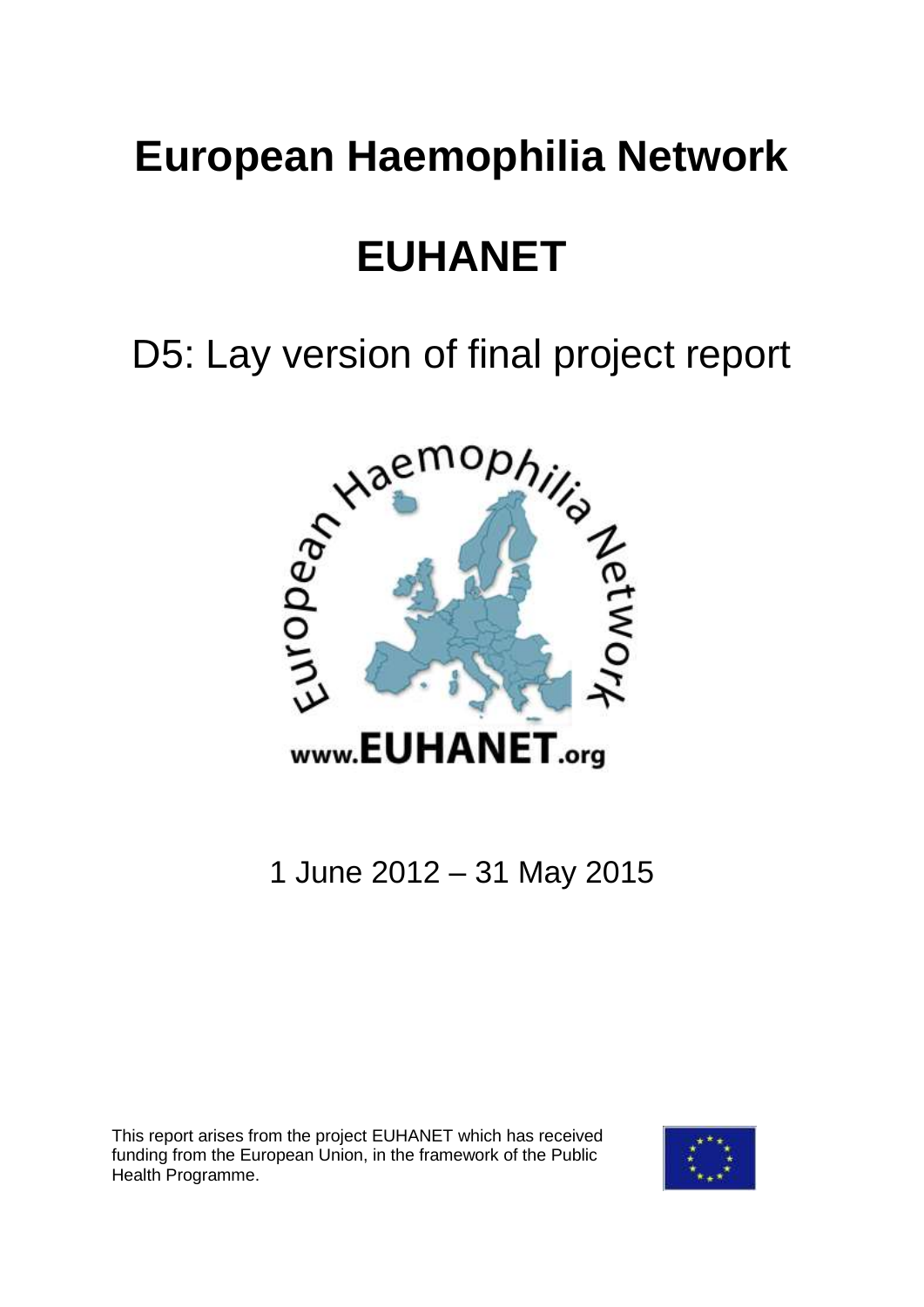#### **Introduction**

This report describes the European Haemophilia Network (EUHANET) project, its aims and achievements and the benefits it is expected to bring.

EUHANET involved health professionals and patient organisations in Europe working together in a number of related areas to improve the care of European citizens with inherited bleeding disorders. There were four main areas of work:

- 1. assessing and classifiying the quality of care provided by haemophilia centres;
- 2. creating and maintaining a Haemophilia Central website, which provides useful information on the bleeding disorders and their treatment;
- 3. monitoring the safety of treatments for inherited bleeding disorders through the European Haemophilia Safety Surveillance (EUHASS) adverse event reporting system;
- 4. collecting prospective information on the diagnosis, health and treatment of patients with extremely rare bleeding disorders due to fibrinogen defects or deficiency of clotting factor XIII, for the prospective Rare Bleeding Disorders Database (PRO-RBDD).

EUHANET began in June 2012 and was co-funded by the European Commission and 12 major pharmaceutical companies until May 2015. Work was carried out jointly by the European Haemophilia Consortium (EHC) which represents patient organisations in 48 European countries, the European Haemophilia and Allied Disorders (EAHAD) health professionals' organisation and research teams based at the universities of Sheffield, Milan and Utrecht.

#### **Background and Aims**

The most widely known inherited bleeding disorders are Haemophilia A (due to a deficiency of clotting factor VIII) and Haemophilia B (deficiency of factor IX) and these affect 1 in 10,000 and 1 in 50,000 people respectively. Other bleeding disorders due to deficiencies in other clotting factors (such as factors I, II, V, VII, X, XI and XIII) are even rarer, affecting around 1 person in a million. People with severe forms of bleeding disorder may suffer from spontaneous bleeding into their joints and muscles, which causes damage. People with milder deficiencies suffer from excessive bleeding if they are injured. These problems are treated by injections of clotting factor concentrates into the vein and patients are usually cared for in haemophilia centres. These are very expensive disorders to treat, the cost of caring for one haemophilia patient can be over €100,000 each year.

There are huge differences in the availability and quality of care offered by the over 400 haemophilia centres across Europe. Centres use a variety of names – haemophilia centre, comprehensive care centre, national haemophilia centre – but there is no agreed definition of what these names mean. Some centres care for several hundred patients with severe haemophilia while others may have less than five patients. Some centres have good access to laboratories to help with accurate diagnosis and management of patients, while others do not. Faced with such variation, it is difficult for a patient to judge how comprehensive the care given by a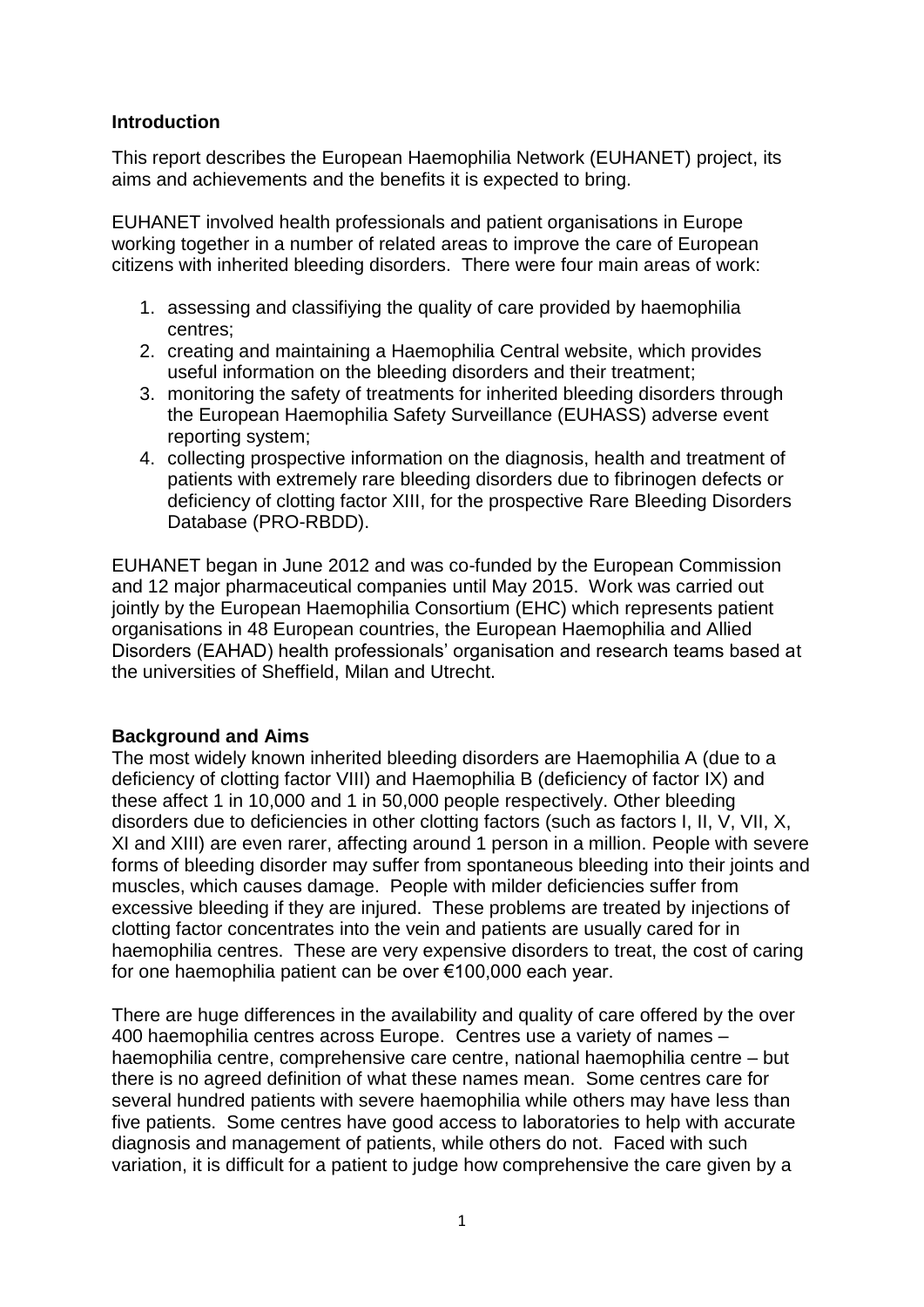particular centre is likely to be. This is an important issue if there are several centres in their local area, and also for patients travelling outside their own area or country and who need to know where they can get emergency care. The EUHANET project aimed to produce standards against which centres could be measured and create a certification scheme to classify centres according to the level they had reached.

The internet gives access to a wealth of information on inherited bleeding disorders but it is spread over many sites and its accuracy can be difficult to verify. EUHANET aimed to set up a public website providing a single location for access to key information on haemophilia and other rare bleeding disorders for patients, their carers and health professionals.

Use of clotting factor concentrates to treat rare inherited bleeding disorders can result in unwanted side effects (known as adverse events) but because of the rarity of these disorders large studies involving many treatment centres are needed to monitor the safety of haemophilia care. Some countries run national schemes for reporting of adverse events related to treatment but these include treatment for any illness, not just for bleeding disorders. Safety monitoring studies carried out by companies who make clotting concentrates are often on a small scale and cover a short time period. Over 60 concentrates are in use in Europe and an independent system covering the whole of Europe was needed to monitor the side effects of treatments. EUHANET monitors the safety of treatments for inherited bleeding disorders through the EUHASS adverse event reporting system.

For the very rare bleeding disorders other than haemophilia, their extreme rarity causes problems with their diagnosis and management, due to either a lack of experience or knowledge, or because no specific concentrates have been developed to treat them. EUHANET aims to improve this situation by collecting information on the diagnosis, health and treatment of patients with the extremely rare bleeding disorders due to fibrinogen defects or deficiency of clotting factor XIII.

#### **Achievements**

EUHANET has devised and implemented a European Haemophilia Centre certification scheme. It has produced a standards document which is used to categorise treatment centres into two types: European Haemophilia Treatment Centre (EHTC) or European Haemophilia Comprehensive Care Centre (EHCCC). Centres apply for assessment using a standard form downloaded from the project website which collects details on key areas such as number of patients registered with the centre, services offered, emergency care facilities and laboratory backup. 115 applications from 30 European countries were received and were assessed by a committee which included patients, nurses as well as doctors. 90 centres were certified as EHCCC, 23 as EHC and applications from 2 centres were rejected as they were judged to have had too few patients to provide specialist care. A dynamic map showing all the certified centres can be found on the project website [www.euhanet.org/MappedCentres.aspx.](http://www.euhanet.org/MappedCentres.aspx)

EUHANET has created and maintains the Haemophilia Central website [www.haemophiliacentral.org](http://www.haemophiliacentral.org/) which holds key information about inherited bleeding disorders all in one place. The site is freely available to patients as well as health care professionals. The regularly updated news section provides news relating to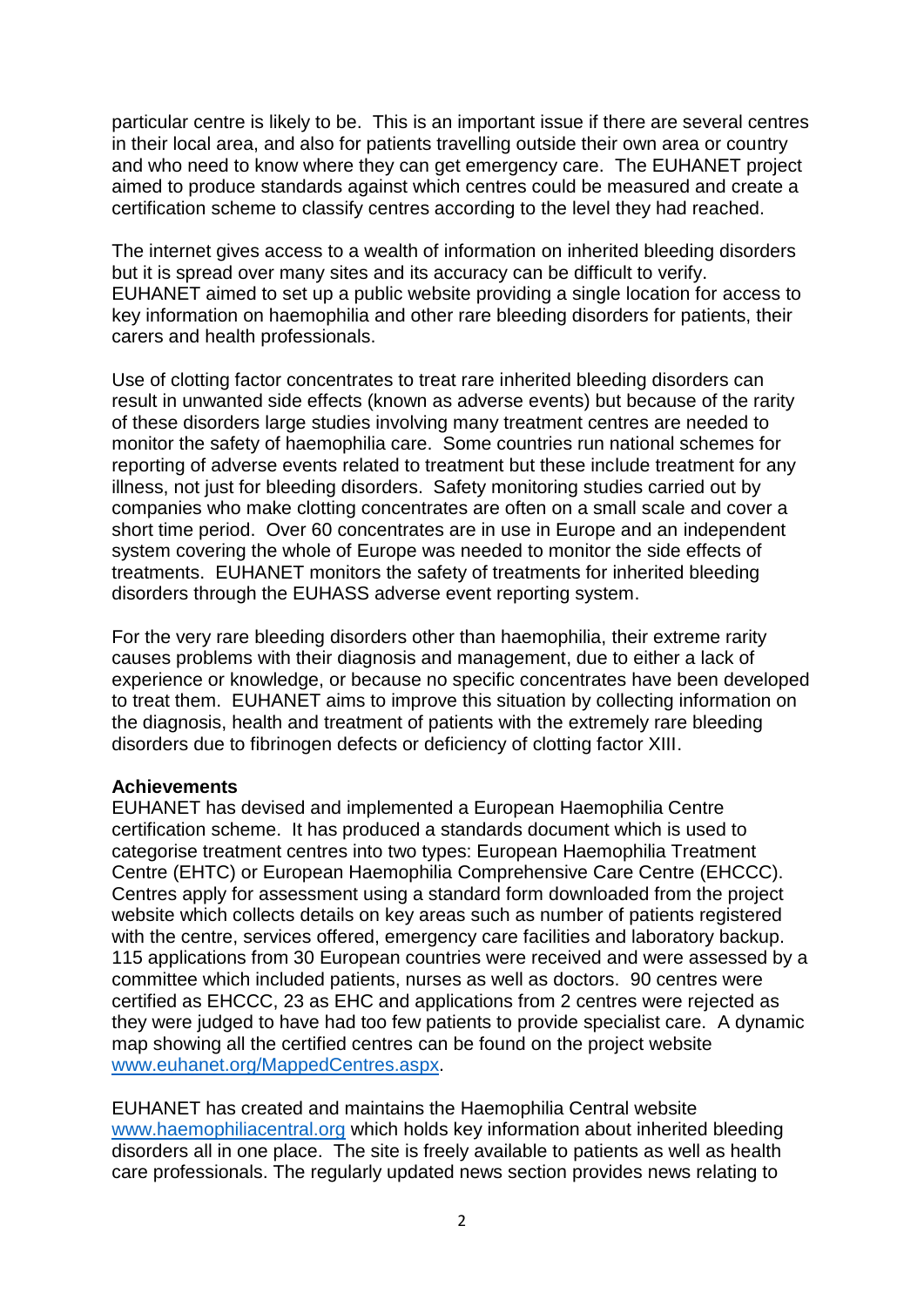inherited bleeding disorders, while the information section provides information on all the bleeding disorders in terms of inheritance as well as clinical features and available treatments. Information on clinical guidelines is also available as well as a list of all the clinical trials currently ongoing in the bleeding disorder field. A summary table from the adverse event reporting scheme (EUHASS) is included and this is updated automatically as new events are reported. The website contains information on how haemophilia care is provided to visitors in Europe and gives details on all the clotting factor products used in Europe. All doctor, nurses and physiotherapy national and international organisations in Europe are listed with their access details and information on all available quality control schemes is also provided. In a collaborative project with EAHAD, there is access to the databases of all the mutations in the FVII, VIII, IX and VWF genes which are fully searchable and freely available.

Haemophilia Central also has information on haemophilia centre locations and facilities and links to the Haemophilia Centre Locator [www.hclocator.org,](http://www.hclocator.org/) a user friendly search engine to locate European Haemophilia Centres. The Locator can be accessed from computer, tablet or mobile phone and gives the 5 nearest haemophilia centres for any address; it can show them on a map and displays address and contact information on how to obtain care from the centre. As well as Europe, the site includes Australia, New Zealand and Canada and will shortly cover the whole world. Patients with bleeding disorders travelling either inside or outside Europe now have a way of knowing where to go to access specialist care.

EUHANET has continued and extended the EUHASS adverse event reporting system which monitors the safety of treatments for people with haemophilia and other inherited bleeding disorders in Europe [www.euhass.org.](http://www.euhass.org/) EUHASS has been expanded to include reporting of adverse events in acquired haemophilia, acquired von Willebrand disease and severe inherited platelet disorders. Quarterly and annual reports are circulated widely to all treatment centres, to professional and regulatory bodies and to the pharmaceutical companies. As well as reporting adverse events, centres also supply data at the end of each year on the number of patients registered with them and the number treated with each concentrate. This allows the annual reports to include analysis of rates of adverse events by disorder. Reports can also be produced for individual countries and for individual clotting factor concentrates.

As part of the EUHANET project the PRO-RBDD has been developed to collect information on the rarer bleeding disorders. A completely new web accessible database has been set up for centres to enter patient data and an international network of treatment centres has entered data on patients affected with the two most severe rare bleeding disorder, fibrinogen and FXIII deficiencies [http://eu.rbdd.org/.](http://eu.rbdd.org/) Information was collected on the laboratory and clinical expression of disease and the effectiveness and safety of treatment. Genetic analysis of the factor defects involved and assessments of the quality of laboratory testing for the defects have also been carried out. These data will be used to improve the identification of affected individuals worldwide.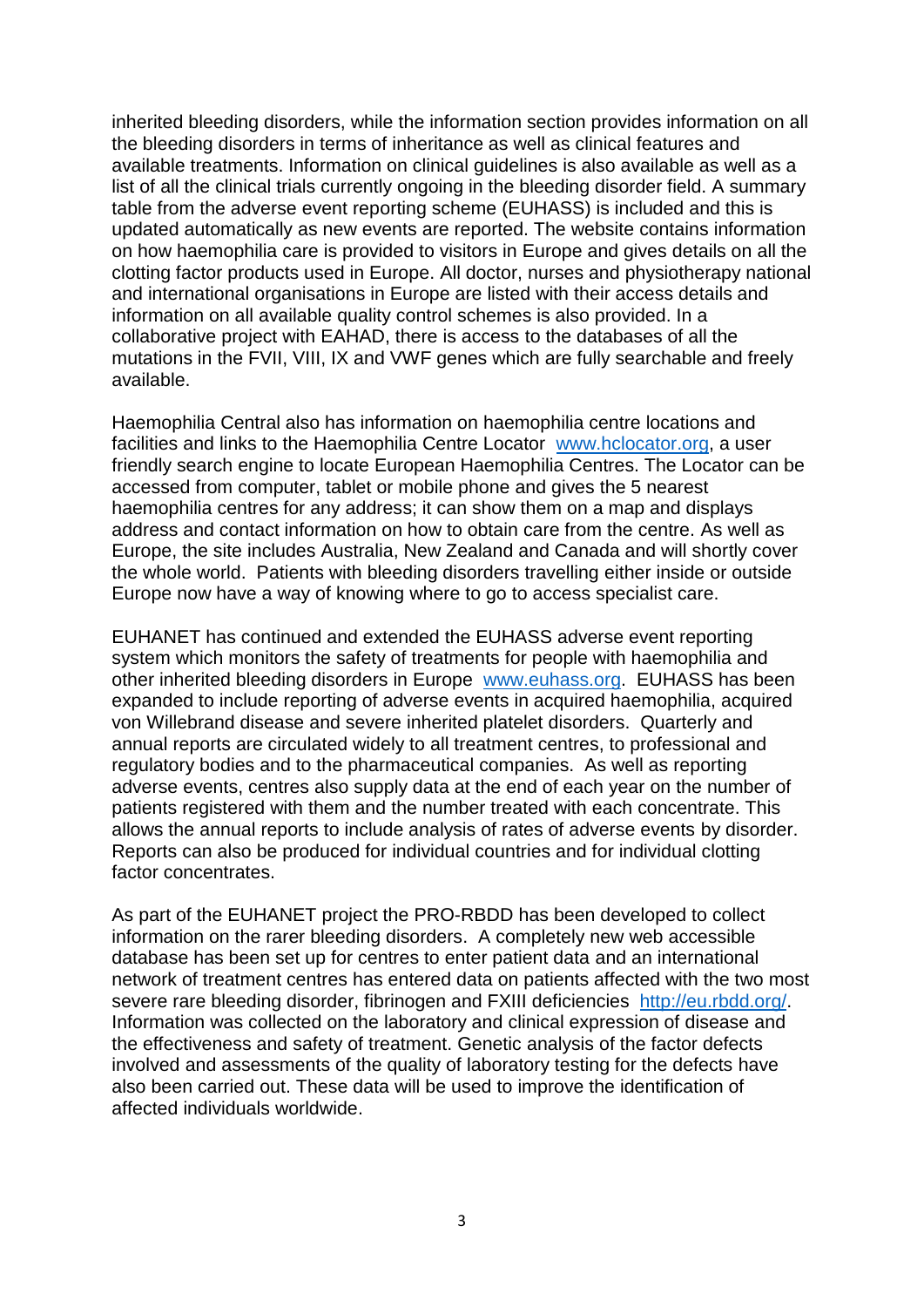#### **Expected benefits**

EUHANET's achievements will benefit patients with inherited bleeding disorders, the health care professionals who manage them and the health care funders and pharmaceutical companies. Patients now have the tools to identify the nearest haemophilia centre wherever they are in Europe and can have confidence in the level of care provision by a centre, if that centre has taken part in the EUHANET European Haemophilia Centre certification scheme. Health care professionals are more connected with each other and have access to information sources which help them to deliver a higher quality of care. National health services now have a way of identifying which hospitals in their countries deliver haemophilia care and at what level. Finally the pharmaceutical industry is able to benefit from the EUHASS data which provides ongoing safety reports on their products.

#### **The future**

Overall, the EUHANET project was successful in completing its objectives and has brought together the different members of the European haemophilia community to work towards a single aim. These collaborations will continue the different areas of work of the EUHANET project. The patients' and health professionals' organisations (EHC and EAHAD respectively) will be working together to back the future of the project, by applying to the European Commission for recognition as a European Reference Network for inherited bleeding disorders. While this application is proceeding, the various work strands of EUHANET will continue independently. The European Haemophilia Centre certification scheme will be continued by EAHAD. The EUHASS project is the largest safety surveillance project internationally and has secured funding from the pharmaceutical industry for at least up to 2018. This also covers the continuation of the haemophilia centre locator website and the directory of clotting factor concentrates on the Haemophilia Central website. The PRO-RBDD will continue to collect data on fibrinogen and FXIII disorders and it is hoped to expand to other defects such as factor V and factor X deficiencies, depending on the level of financial support obtained.

#### **Acknowledgements**

We thank all staff at haemophilia centres who have taken part in EUHANET.

Medical Data Solutions and Services (based in Manchester, UK) develop and maintain the EUHANET and EUHASS websites.

Funding for EUHANET was provided by the European Commission's Health Programme through the Consumers, Health and Food Executive Agency (CHAFEA) and by 12 pharmaceutical companies who make clotting factor concentrates. CHAFEA contributed 60% of the total cost and the rest of the funding came from the pharmaceutical industry. There were 10 manufacturers who contributed equally: Baxalta (formerly Baxter), Bayer, Biotest, CSL Behring, Grifols, Kedrion, LFB SA, Novo Nordisk, Octapharma and Pfizer; two other companies, BPL and LFB, made smaller contributions.